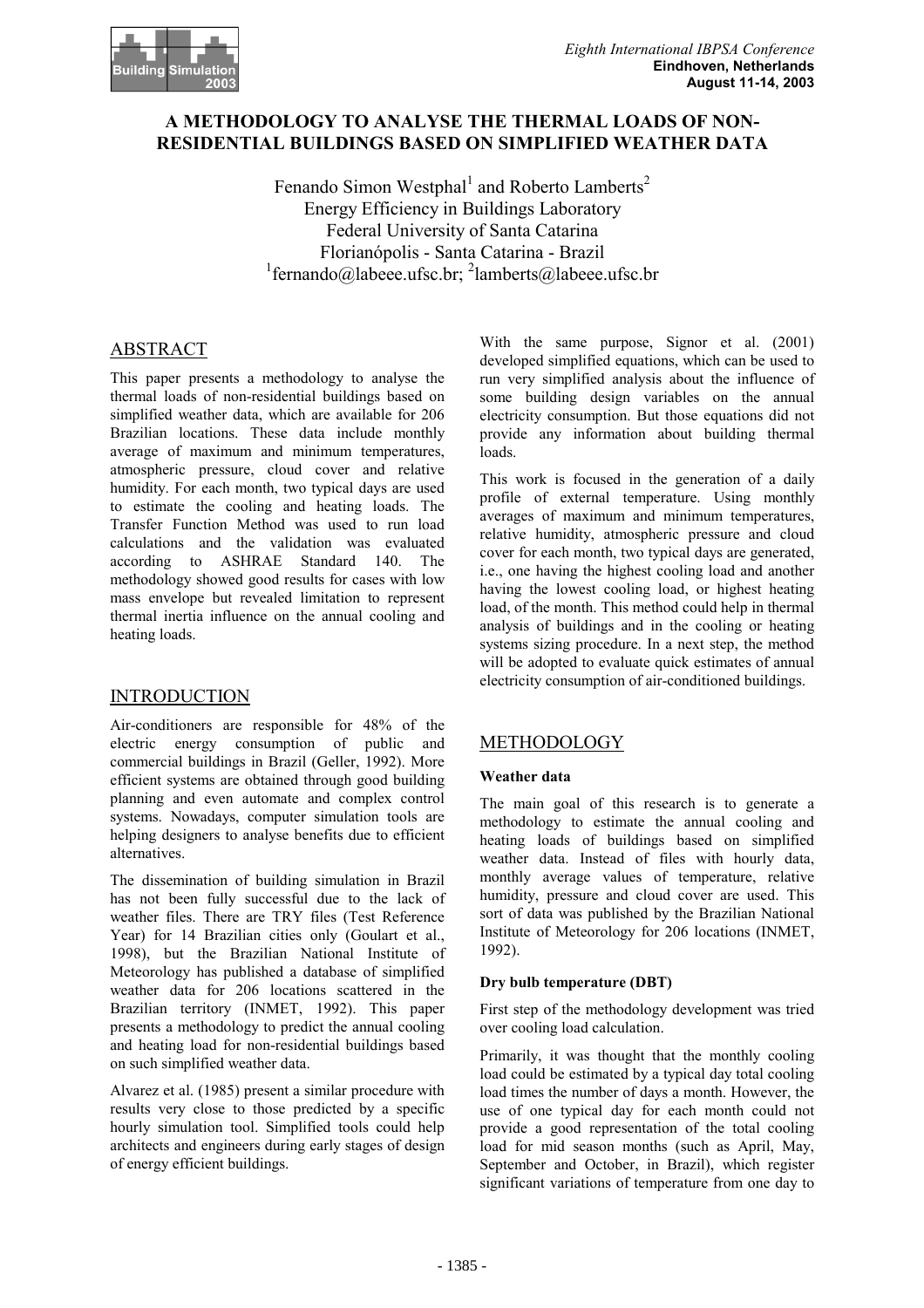the next day. For example, this variation may be more easily detected in Florianópolis, which is located at latitude 27°40' S, than in Belém, which is located at latitude  $01^{\circ}23'$  S. In a large part of this country, mainly in southern regions, the use of air conditioner in just some days in a month is a common practice. In other days, natural ventilation is the main choice.

Seeking a better representation of monthly temperature variation, two typical days were adopted in the cooling load calculation: one with the peak cooling load, named as "peak day", and another with the lowest cooling load profile, named as "base day".

In the electric energy consumption calculation for the systems, only the days with the "on" condition is considered, which correspond to those days when the peak cooling load is higher than zero, as showed in figure 1. Consequently, in the monthly cooling load calculation, only the cooling load of those days under shaded portion of the graph in figure 1 will be considered.



*Figure 1. Days with air conditioning systems running in a generic month, between two typical days.* 

The cooling load calculation is carried out for the two typical days, considering the same buildings characteristics, such as schedules, internal loads and systems sizes, for both days.

The extreme values of temperature for the typical days are statistically generated. The maximum and minimum temperatures of the "peak day" correspond to the values that 95% of the days in that month would be equal or less than that. Equations 1 and 2 are used to calculate these values.

$$
T_{\text{peak max}} = 1.645 \times S_{\text{max}} + \overline{T}_{\text{max}}
$$
 [1]

$$
T_{\text{peak min}} = 1.645 \times S_{\text{min}} + \overline{T}_{\text{min}}
$$
 [2]

Where  $T_{peak}$  max and  $T_{peak}$  min correspond to the maximum and minimum temperatures of the "peak day", respectively.  $S_{max}$  and  $S_{min}$  are the standard deviations of daily maximum and minimum temperatures for each month.  $\overline{T}_{\text{max}}$  and  $\overline{T}_{\text{min}}$  are the averages of daily maximum and minimum temperatures.

In a similar way, the extreme temperatures for the base day are calculated for a frequency of occurrence of 5%, as represented in equations 3 and 4.

$$
T_{base\max} = -1.645 \times S_{max} + \overline{T}_{max}
$$
 [3]

$$
T_{\text{base min}} = -1.645 \times S_{\text{min}} + \overline{T}_{\text{min}}
$$
 [4]

In equations above, values  $1.645$  and  $-1.645$ correspond to z variable in the normal distribution where there is probability of 95% and 5% of the values to be equal or less than that.

The simplified database of weather data used in this work does not present standard deviations for monthly maximum and minimum temperatures. Although these values could be calculated from TRY files available for 14 Brazilian cities, it was necessary to find a correlation with others variables in the simplified database, in order to estimate the values for others 188 cities  $(206 – 14 = 188)$ .

The analysis started seeking a correlation between standard deviation of daily maximum temperatures and monthly average daily range, monthly average temperature and absolute daily range. It was not detected any correlation.

But it was observed a correlation between the average of standard deviation of daily maximum temperatures of each month (28, 30 or 31 values) and the standard deviation of monthly maximum temperatures of the year (12 values). This means that: if the daily maximum temperatures present large variations in a same month, probably it will present the same pattern of variation from one month to another month. As example, table 1 presents these temperature data for Florianópolis city.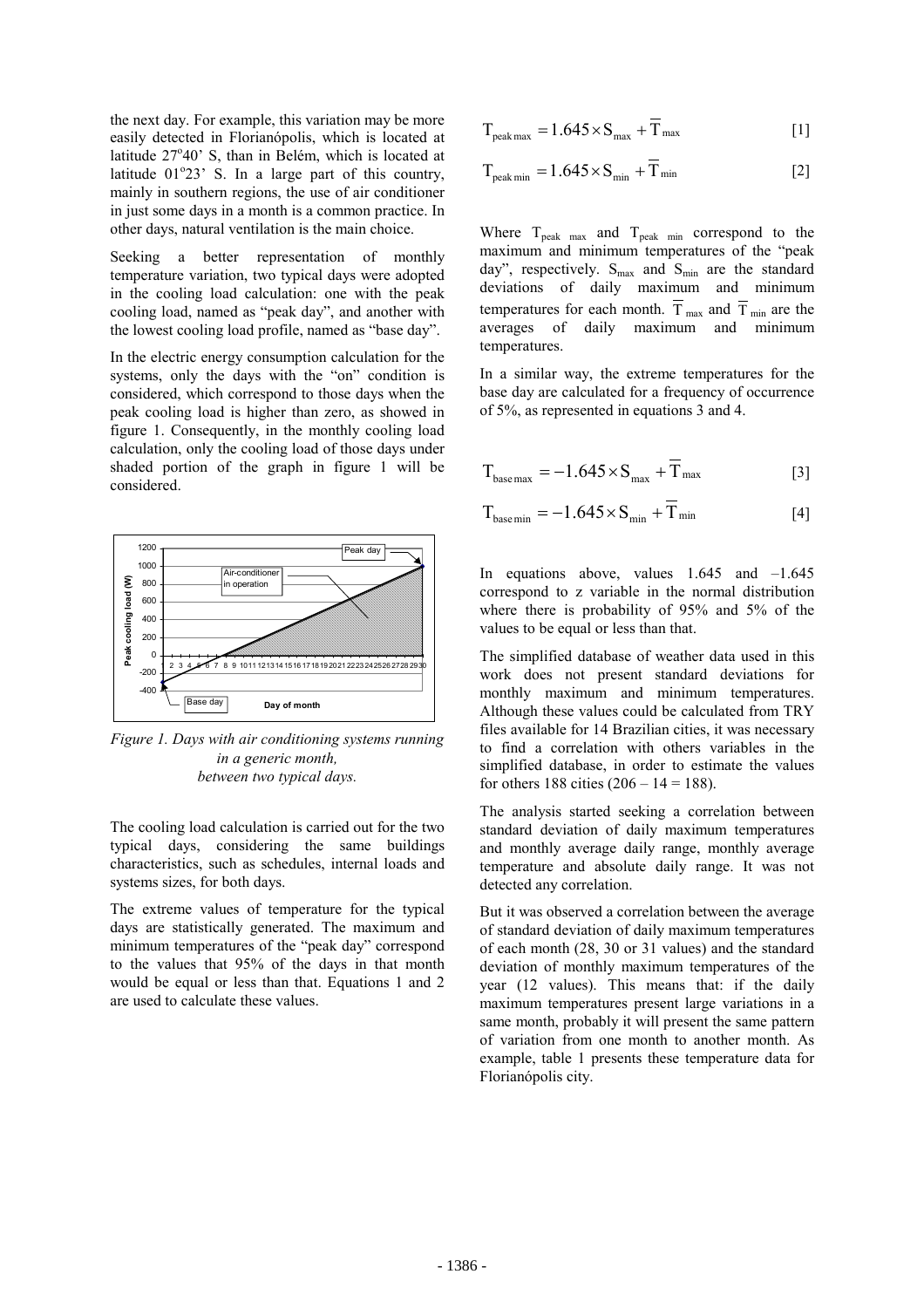*Table 1. Temperature data for Florianópolis city.* 

| Month                | $T_{\rm min}$                                  | T <sub>max</sub> | $S_{(Tmin)}$   | $S_{(Tmax)}$      |  |  |
|----------------------|------------------------------------------------|------------------|----------------|-------------------|--|--|
| Jan.                 | 21.6                                           | 29.3             | 1.8            | 3.50              |  |  |
| Feb.                 | 21.2                                           | 28.2             | 1.7            | 2.46              |  |  |
| Mar.                 | 21.4                                           | 28.2             | 2.1            | 3.15              |  |  |
| Apr.                 | 17.2                                           | 26.9             | 2.5            | 1.66              |  |  |
| May.                 | 14.7                                           | 24.3             | 2.6            | 2.19              |  |  |
| Jun.                 | 12.5                                           | 22.5             | 3.9            | 2.95              |  |  |
| Jul.                 | 13.8                                           | 22.2             | 3.1            | 3.64              |  |  |
| Aug.                 | 13.7                                           | 21.2             | 3.9            | 2.75              |  |  |
| Sep.                 | 16.4                                           | 22.7             | 1.9            | 2.77              |  |  |
| Oct.                 | 16.9                                           | 23.3             | 2.2            | 3.04              |  |  |
| Nov.                 | 18.0                                           | 25.2             | 2.4            | 2.67              |  |  |
| Dec.                 | 19.1                                           | 26.8             | 2.3            | 2.86              |  |  |
| Standard             | 3.16 <sup>a</sup>                              | $2.75^{b}$       |                |                   |  |  |
| Deviation<br>Average |                                                |                  | $2.53^{\circ}$ | 2.80 <sup>d</sup> |  |  |
| Notes:               | a. corresponds to $S_{(\overline{T}_{min})}$ . |                  |                |                   |  |  |
|                      | b. corresponds to $S(\overline{T}_{max})$ .    |                  |                |                   |  |  |
|                      | c. corresponds to $S_{(Tmin)}$ .               |                  |                |                   |  |  |
|                      | d. corresponds to $S_{(Tmax)}$ .               |                  |                |                   |  |  |

Figure 2 shows the correlation between average of standard deviations of daily maximum temperatures  $(\overline{S}_{(Tmax)})$  and the standard deviation of monthly maximum temperatures  $(S_{(T_{max})})$  with  $R^2$  equal to 0.7538.



*Figure 2. Correlation between the average of standard deviation of daily maximum temperatures (* S *(Tmax).) and the standard deviation of the average of monthly maximum temperatures*  $(S(\overline{T}_{max}))$ *, for 14 Brazilian cities.* 

The same correlation was extended to minimum temperatures, which presented  $R<sup>2</sup>$  equal to 0.8513 (Figure 3).

The equations did not present good correlations, but the hypothesis cannot be discarded without a validation of the method. There is a low quantity of values in the sample (only 14), which does not permit a rigorous conclusion.



*Figure 3. Correlation between the average of standard deviation of daily minimum temperatures*   $(\overline{S}_{(Tmin)})$  and the standard deviation of the average of *monthly minimum temperatures*  $(S_{(T_{min})})$ *, for 14 Brazilian cities.* 

The average of standard deviation of maximum temperatures ( $\overline{S}_{(T \max)}$ ) is calculated with equation 5, and in a similar way to minimum temperatures according to equation 6.

$$
\overline{S}_{(T\max)} = 0.9285 \times S_{(\overline{T}\max)} + 0.3499
$$
 [5]

$$
\overline{S}_{(T\min)} = 0.6168 \times S_{(\overline{T}\min)} + 0.2873
$$
 [6]

Using equations 5 and 6 to calculate the average standard deviation for each city, equations 1 to 4 can be adjusted to equations 7 to 10.

$$
T_{peak\,max} = 1.645 \times \overline{S}_{(T\,max)} + \overline{T}_{max}
$$
 [7]

$$
T_{\text{peak}\min} = 1.645 \times \overline{S}_{(T\min)} + \overline{T}_{\text{min}} \qquad \qquad [8]
$$

$$
T_{\text{base max}} = -1.645 \times \overline{S}_{(T \text{max})} + \overline{T}_{\text{max}}
$$
 [9]

$$
T_{\text{basemin}} = -1.645 \times \overline{S}_{(T\min)} + \overline{T}_{\min}
$$
 [10]

The daily pattern of external temperature (Dry Bulb Temperature – DBT) is generated from the percentage of daily range for each hour of the typical day, multiplied to the monthly temperature range plus the average of daily minimum temperatures.

#### **Solar radiation and cloud cover**

Solar radiation over the building envelope was modelled according to the solar radiation algorithm presented in ASHRAE (1997). In that method, global radiation achieving a particular surface can be calculated from latitude, longitude, surface azimuth and slope, and hour of the day. Values estimated by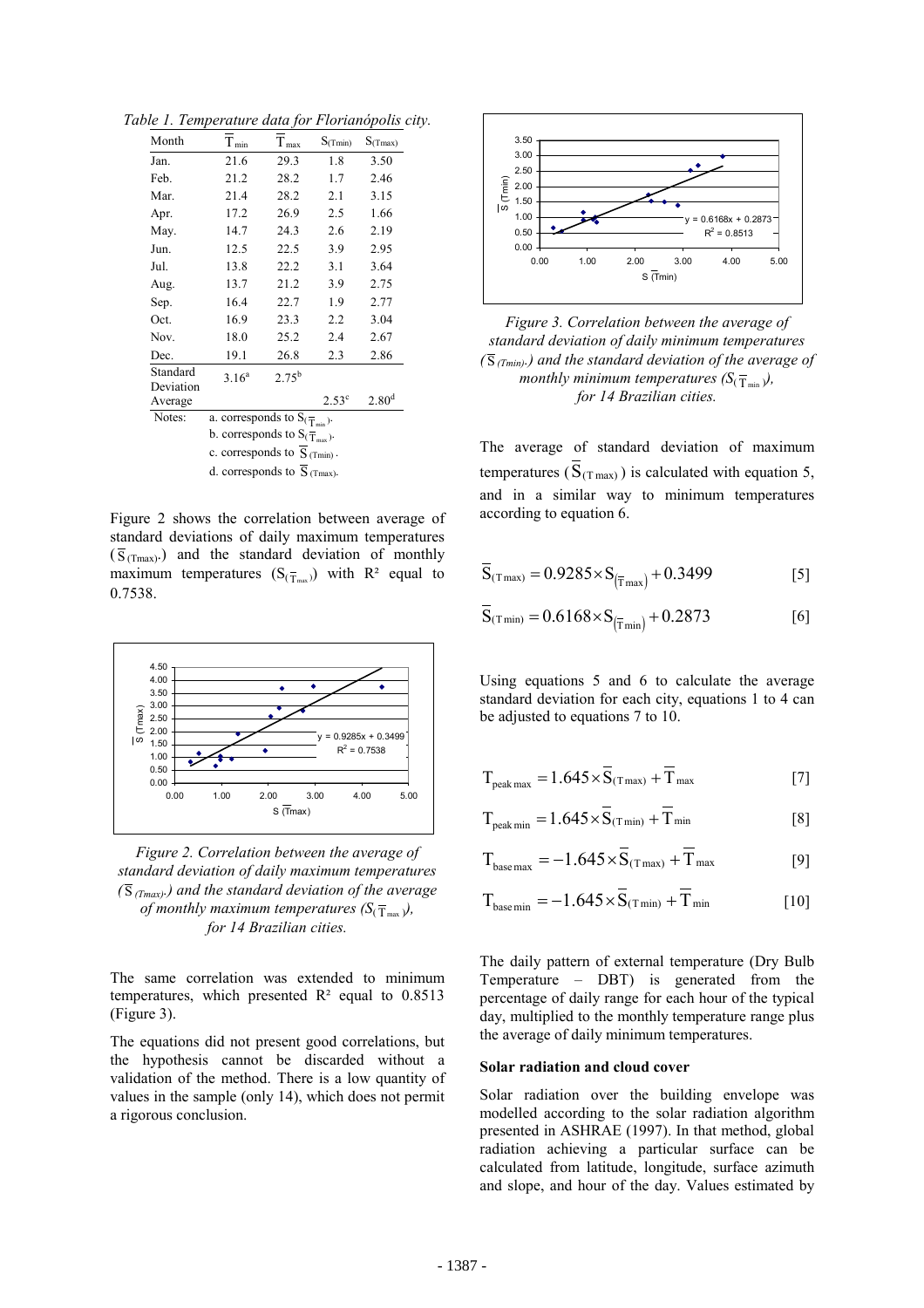this method correspond to a typical day for each month and a clear sky condition.

In order to represent others conditions than clear sky, monthly average values for cloud cover (INMET, 1992) were adopted and multiplied to hourly global radiation values for the day with lowest cooling load (base day).

Table 2 presents cloud cover numbers for the 14 Brazilian cities that have TRY files and simplified weather data available. A cloud cover of 0 means a clear sky and 1 means complete overcast sky.

*Table 2. Average cloud cover numbers for 14 Brazilian cities (INMET, 1992).* 

| City               | jan | feb | mar | apr | mav | jun | jul | aug | sep | oct | nov | dec | vear |
|--------------------|-----|-----|-----|-----|-----|-----|-----|-----|-----|-----|-----|-----|------|
| Belém              | 7,3 | 8,1 | 8,0 | 7,9 | 7.1 | 6,0 | 5,5 | 5,3 | 5,8 | 5,9 | 6,5 | 6,6 | 6,6  |
| Brasília           | 7,0 | 7,0 | 7,0 | 6,0 | 5,0 | 3,0 | 3,0 | 3,0 | 4,0 | 7,0 | 8,0 | 8,0 | 6,0  |
| Curitiba           | 7,3 | 7,3 | 7,3 | 6,7 | 6,1 | 5,7 | 6,0 | 7,6 | 7,3 | 7.7 | 7,4 | 7,7 | 7,0  |
| Floriano-<br>polis | 6,7 | 6,6 | 6,1 | 5,7 | 5,1 | 5,2 | 5,4 | 6,1 | 6,7 | 6,9 | 6,8 | 6,8 | 6,2  |
| Fortaleza          | 6,0 | 6,0 | 7,0 | 7,0 | 6,0 | 5,0 | 4,0 | 4,0 | 4,0 | 4,0 | 5,0 | 5,0 | 5,3  |
| Maceió             | 5,9 | 6,0 | 6,3 | 6,8 | 6,8 | 6,8 | 6,8 | 6,3 | 6,2 | 5,5 | 5,5 | 5,6 | 6,2  |
| Natal              | 5,0 | 6,0 | 6,0 | 6,0 | 6,0 | 6,0 | 6,0 | 5,0 | 5,0 | 5,0 | 4,0 | 5,0 | 5,4  |
| Porto<br>Alegre    | 5,3 | 5,1 | 5,5 | 5,1 | 5.5 | 5,8 | 5,7 | 5,8 | 6,0 | 5,6 | 5,4 | 5,8 | 6,0  |
| Recife             | 6,1 | 6,3 | 6,3 | 6,7 | 6,7 | 6,7 | 6,5 | 6,4 | 6,1 | 5,7 | 5,5 | 5.9 | 6,2  |
| Rio de<br>Janeiro  | 6,0 | 5,0 | 5,0 | 6,0 | 5,0 | 4,0 | 4,0 | 5,0 | 6,0 | 7,0 | 7,0 | 7,0 | 6,0  |
| Salvador           | 5,0 | 5,2 | 5,3 | 5,9 | 4,6 | 3,7 | 3,3 | 3,1 | 3,9 | 5,8 | 6,4 | 6,4 | 5,1  |
| São Luís           | 7,2 | 7,8 | 7,9 | 7,7 | 6,9 | 5,7 | 5,3 | 4,7 | 4,6 | 4,9 | 5,1 | 5,8 | 6,1  |
| São<br>Paulo       | 8,1 | 7.5 | 7,7 | 7.4 | 6,6 | 6,2 | 6,1 | 6,2 | 7,2 | 7,7 | 7,7 | 8,2 | 7,2  |
| Vitória            | 5,0 | 4,0 | 5,0 | 5,0 | 4,0 | 4,0 | 5,0 | 4,0 | 6,0 | 7,0 | 7,0 | 6,0 | 5,0  |

#### **Cooling load calculation**

In order to test the method, such a procedure was converted to a computer code and the Transfer Function Method (ASHRAE, 1997) was used to evaluate the cooling load calculation. This method has been chosen as less time-consuming, while presents satisfactory results, compared to more detailed methods, such as Heat Balance.

The TFM applies a first series of weighting factors to the heat flow transmitted by conduction through opaque surfaces in order to represent the thermal inertia. A second series of response factors is applied to the radiant portion of heat gains and cooling loads, simulating the thermal storage in building envelope. The ASHRAE Handbook of Fundamentals (ASHRAE, 1997) presents these transfer function coefficients for 41 representative walls assemblies and 42 roofs, covering a large variety of insulating and mass values.

#### **Heating load calculation**

Considering the procedure described above and the application of TFM to calculate the cooling loads for a specific building, negative cooling loads were computed as heating load.

Monthly and annual cooling and heating load are estimated as presented below.

#### **Monthly and annual cooling and heating load**

If the maximum hourly cooling load for the "base day" in a month is positive, it is assumed that the air conditioner will be turned on all days of that month. But if the "base day" presents a maximum cooling load with negative signal (heating load) in a month, it means that in some days the cooling system will not operate (as showed in Figure 1), i.e., only the heating system or ventilation will be turned on in that period. The number of days that the air conditioner is not running (*DaysOFF*), when the maximum cooling load of the "base day" is negative, may be calculated using equation 11.

$$
DaysOFF = \frac{MaxCoolingBase}{\frac{MaxCoolingPeak - MaxCoolingBase}{nDays}}
$$
 [11]

Where *MaxCoolingBase* is the peak cooling load for the "base day", *MaxCoolingPeak* is the peak cooling load for the "peak day" and *nDays* is the number of days in the month.

The monthly cooling load (*MonthlyCooling*) is estimated applying equation 12, assuming that if the maximum cooling load for the "base day" is negative, the total cooling load for that day will be zero. The annual cooling load is the sum of cooling load for all months.

Monthly
$$
Monthly\text{Cooling} = \frac{(\text{CoolingPeak} + \text{CoolingBase})}{2} \times (n\text{Days} - \text{DaysOFF}) \quad [12]
$$

Where *CoolingPeak* is the integrated cooling load for 24 hours of the "peak day" and *CoolingBase* is the integrated cooling load for 24 hours of the "base day".

The same procedure is adopted for heating loads, considering negative loads instead of positive loads in the calculation of number of days when the heating system is turned off (*DaysOFF*), and in the calculation of monthly heating loads.

### VALIDATION

Jensen (1995) defines validation as "a rigorous testing of a program comprising its theoretical basis, software implementation and user interface under a range of conditions typical for the expected use of the program".

The validation should involve a literature revision, code check, analytical verification, comparison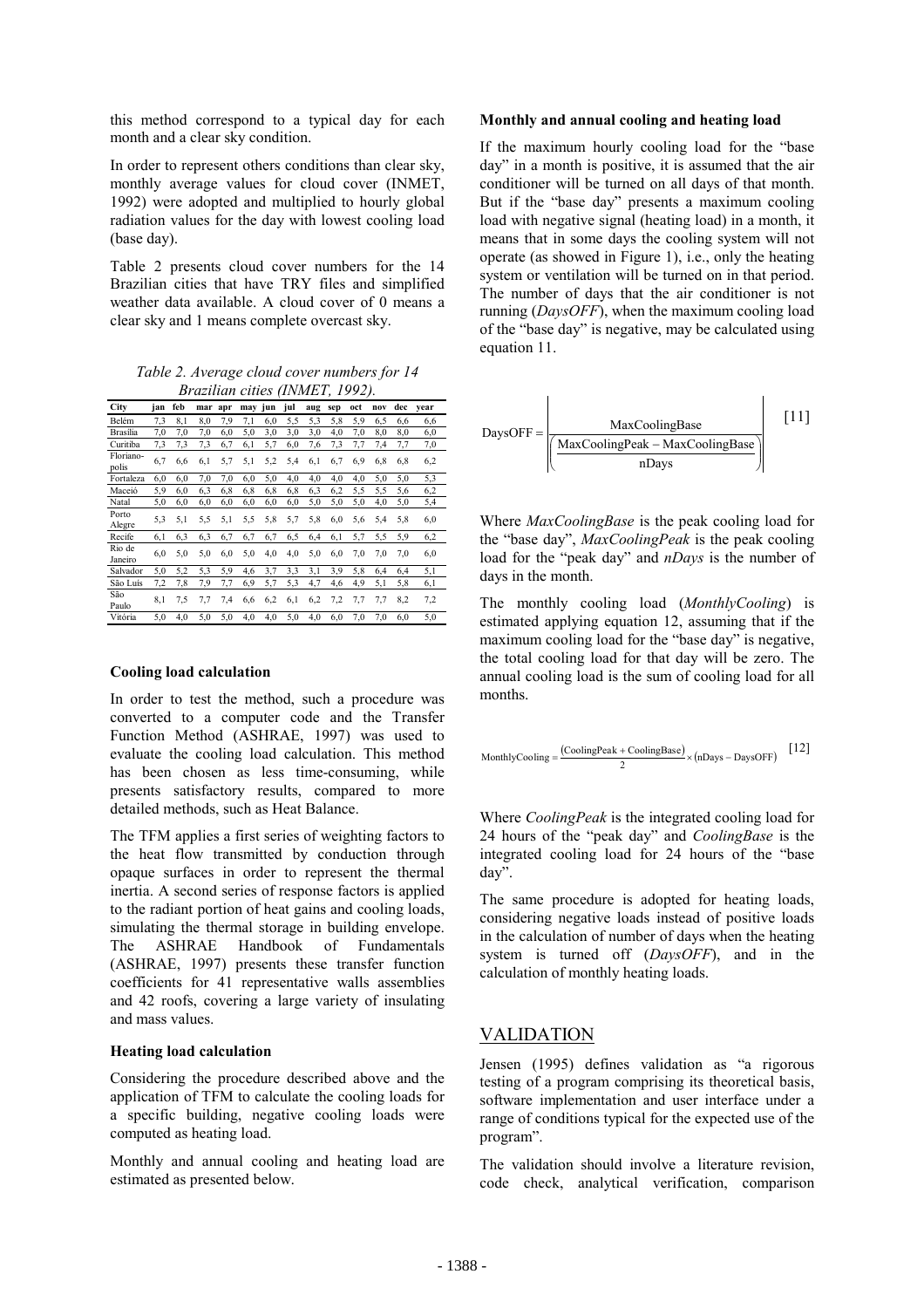between models, sensitivity analysis and empirical validation (Jensen, 1995). The last one should be the most acceptable procedure, which is the verification of simulated outputs front of measured data in a prototype with the same characteristics of the virtual model. However, sometimes such procedure can not be evaluated, because some building variables are not measurable.

This difficulty in performing empirical validations has lead NREL (National Renewable Energy Laboratory) to develop a validation method called as BESTEST (Judkoff and Neymark, 1998), published in 1995. The BESTEST method was developed to help in test and detection of bugs and errors in building simulation programmes. Actually, the method does not give the results that each programme should provide, but gives a database with outputs from European and North American software, recognised as State of Art in the building performance subject.

According to Judkoff and Neymark (1998), a software validation can be made by 3 ways: analytical verification, from a known numerical solution; empirical validation, from measured data in a real model; and comparative test, i.e., between different programmes or versions of a same programme. The last cited way is the method adopted in BESTEST.

#### **BESTEST/ASHRAE Standard 140**

The methodology presented in this paper was written in a programming language and was tested according to BESTEST method, described in ASHRAE Standard 140 (ASHRAE, 2001). The Standard 140 has 40 cases, all of them with major sensitivity to envelope dependent loads. The tested variables include: thermal mass, direct solar radiation, windows shading, sunspaces, ground effect, night ventilation and systems set point. The weather file used is a TMY2 for the city of Denver, Colorado (USA).

The TMY2 file provided with ASHRAE Standard 140 was compiled in a digital worksheet so that the same pattern of simplified weather data was used to run the cases suggested in that standard. The BESTEST methodology was designed to be applied to any kind of building simulation software. Nevertheless, some cases cannot be simulated in simplified tools, as the one presented here.

Cases 600 through 650 are considered low mass cases and utilize lightweight walls, floor and roof. Cases 900 through 950 are considered high mass cases and utilize masonry walls and concrete slab floor.

The base case (Case 600) is a 48 m² floor area, single story, low mass building with rectangular-prism geometry and 12 m² of south-facing window. It has infiltration rate of 0.5 ACH and internal gains of 200 W, both 24 hours per day for the full year. The

heating and cooling set points are 20°C and 27°C, respectively.

Solar absorptance of external surface is 0.6 and the envelope density is 43 kg/m² (of floor area). All low mass cases adopt the same envelope properties. High mass envelope density is 214 kg/m², with the same transmittance of low mass envelope.

Mechanical system is modelled as a 100% convective air system with non-proportional thermostat type, which senses only the air temperature, and no latent heat extraction. As the intent of the system is to produce only pure heating loads and sensible cooling loads, all equipment is 100% efficient and its capacity is effectively infinite (1,000 kW).

Table 3 presents the BESTEST cases that could be simulated by the method presented in this paper. Cases that test window shading, two zones with a sunspace and free-floating temperature were not simulated.

*Table 3. BESTEST cases simulated in the methodolgy* 

| proposed. |           |                     |  |  |
|-----------|-----------|---------------------|--|--|
| Case code |           | Main Characteristic |  |  |
| Low mass  | High mass |                     |  |  |
| 600       | 900       | Base case           |  |  |
| 620       | 920       | East/West window    |  |  |
|           |           | orientation         |  |  |
| 640       | 940       | Thermostat setback  |  |  |
| 650       | 950       | Night ventilation   |  |  |

### RESULTS OF VALIDATION

Results from ASHRAE Standard 140 are presented in this section. The methodology under analysis was named "Test". Output data from all software available in BESTEST were transcript here also.

#### **Low mass cases**

Figure 4 shows annual heating loads for low mass cases. Case 650 was suppressed in that graph since it has heating system off 24 hours per day for the full year. Simulation of Case 600 in the Test methodology presented good agreement with other software tested. But Case 620 presented annual heating load 15% higher than maximum heating load output of other software (DOE2). This case has 6 m<sup>2</sup> of window area on façades east and west instead of 12 m² on south facing wall, as Case 600. The higher difference between cases 620-600 for the Test software than other software suggests a fragility of the method in the representation of solar gain through glazing surfaces.

As the Test methodology uses only two typical days for monthly heating load calculation, the thermostat setback for heating condition during firsts 7 hours of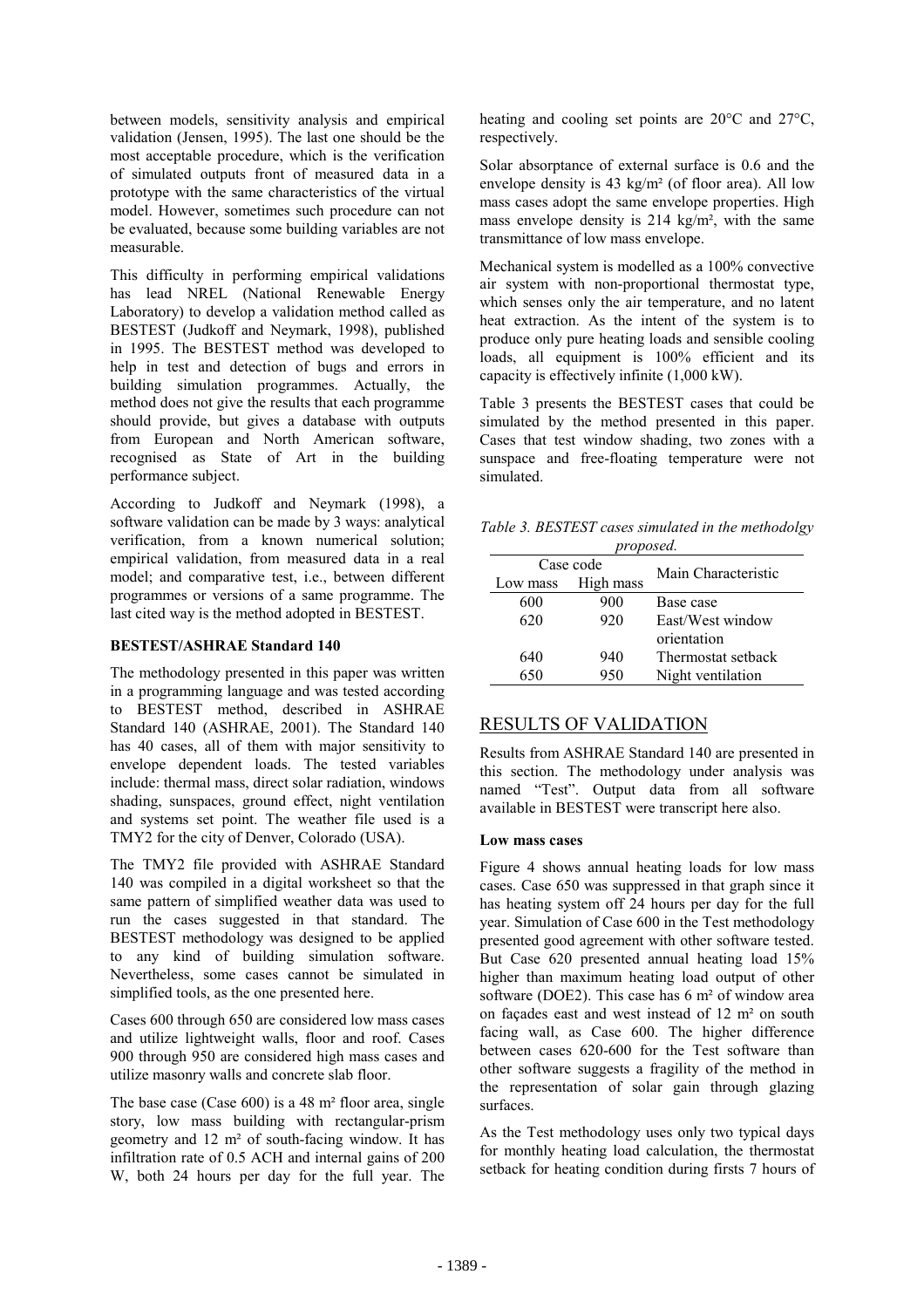the day did not reflect a reduction in the annual heating load (Case 640).



*Figure 4. Low mass annual heating loads (MWh)* 

The annual cooling load estimated by the Test methodology presented good agreement with other software in BESTEST suite (Figure 5). Only Case 620 (windows on the east and west facing walls) presented annual cooling load value outside the range of the other tested programs, with 10% higher than maximum result.



*Figure 5. Low mass annual cooling load (MWh)* 

Both peak heating load and peak cooling load were well estimated by the Test methodology as shown in figures 6 and 7. Cases 600, 640 and 650 presented peak heating loads lower than minimum values of BESTEST collection. But these differences were less than 10%.



*Figure 6. Low mass peak heating load (kW)* 



*Figure 7. Low mass peak cooling load (kW)* 

#### **High mass cases**

Running the high mass BESTEST cases the methodology presented in this paper revealed a fragility to represent the influence of thermal mass in annual heating and cooling loads.

Figure 8 shows annual heating loads for high mass cases with results 153% (Case 920) to 367% (Case 940) higher than maximum verified between other software in BESTEST suite.



*Figure 8. High mass annual heating load (MWh)* 

Figure 9 shows annual cooling loads for high mass cases with results 172% (Case 920) to 446% (Case 940) higher than maximum verified between other software in BESTEST suite. These significant differences detected in annual loads can be attributed to the use of two typical days in the prediction of monthly cooling and heating loads.



*Figure 9. High mass annual cooling load (MWh)*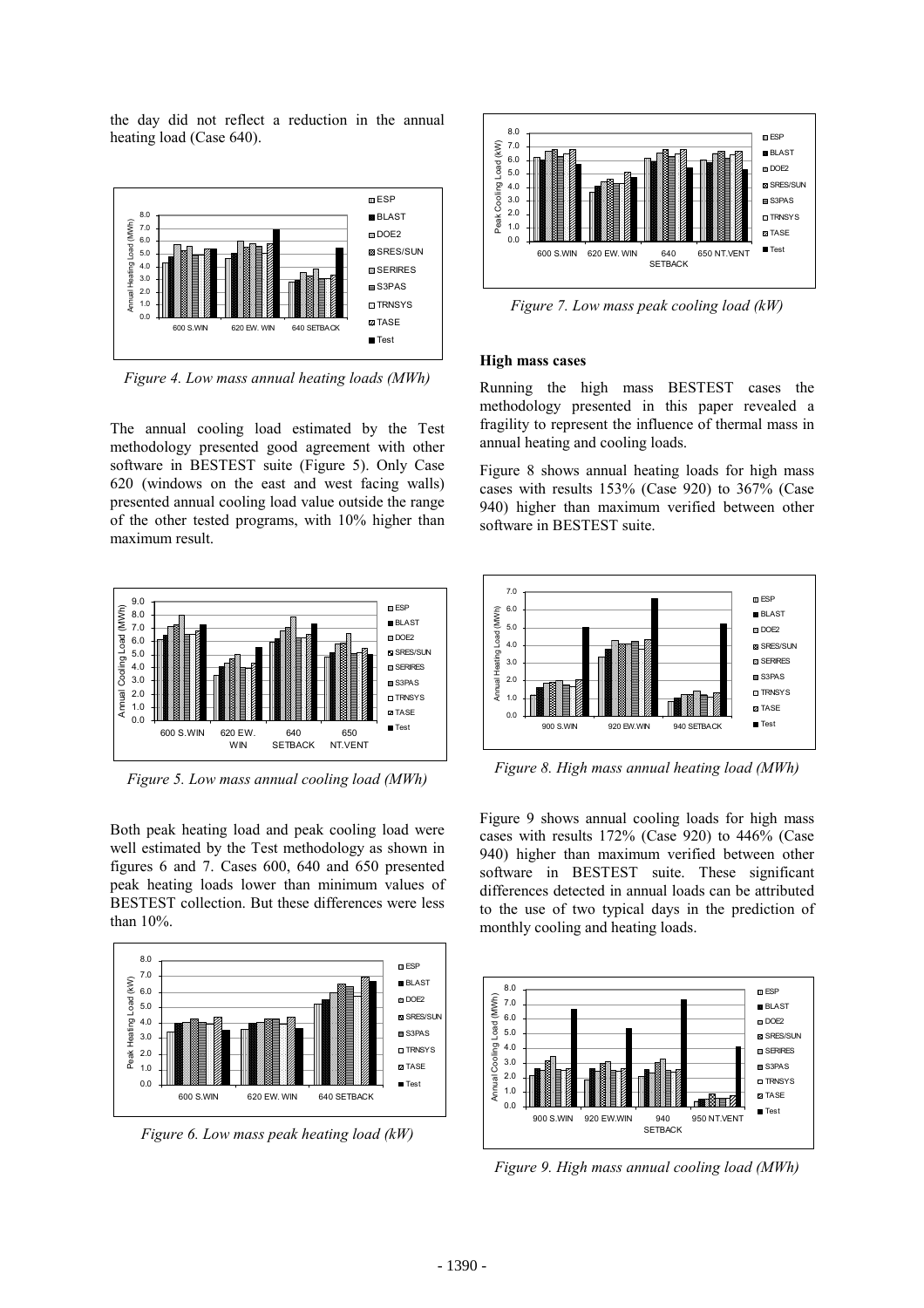As expected, high mass envelope provides attenuation and time lag in peak heating load and peak cooling load (Figures 10 and 11). Nevertheless, the integrated heating and cooling load for the typical days of high mass cases and low mass cases are the same. This result occurs due to the iterations used to solve TFM calculations, which are run over the same daily pattern of temperature and solar radiation. Consequently, the cooling load of hour 24 affects the cooling load of hour 1 of the same day and not of a next day with different pattern of climatic variables.

Peak heating loads for high mass cases are presented in Figure 10. The Test methodology have provided results within the range of other software tested in BESTEST.



*Figure 10. High mass peak heating load (kW)* 

Peak cooling loads for high mass cases are presented in Figure 11. In these cases, the Test methodology have given results higher than other software tested in BESTEST. Differences between Test results and maximum BESTEST results are between 13% (Case  $900 - base case$  and  $45\%$  (Case  $950 - night$ ventilation).



*Figure 11. High mass peak cooling load (kW)* 

The disagreement presented by high mass cases could be minimized by utilization of more than two typical days. Possibly the generation of intermediate days between "peak day" and "base day", even by linear interpolation, should hide the effect of cooling loads of the typical days is being applied over the same climatic days.

Furthermore, Brazilian climates are not so severe as the climate of Denver, Colorado, available in the ASHRAE Standard 140. The test methodology revealed limitations to represent thermal mass influence on annual loads using a weather file with large variations of temperature from one day to another and high temperature daily ranges. Probably the Test methodology would present better result if simulated with Brazilian climates.

In a next step, the BESTEST cases will be simulated in the Test methodology using Brazilian climates, and in DOE-2.1E using TRY files available for some Brazilian cities. These simulations will help in the correction of high mass envelope influence on annual loads and peak cooling load.

#### **Solar radiation**

The methodology used to estimate annual incident solar radiation has presented results with good agreement to other tested software, as shown in Figure 12. But these tests could not detect if the adoption of clear sky for "peak day" and partially cloudy sky for "base day" is affecting the peak cooling and heating loads.



*Figure 12. Annual incident solar radiation (kWh/m²)* 

The annual transmitted solar radiation predicted by the Test methodology is within the range of other software tested, as shown in Figure 13 for westfacing and south- facing windows.



*Figure 13. Annual transmitted solar radiation (kWh/m²)*